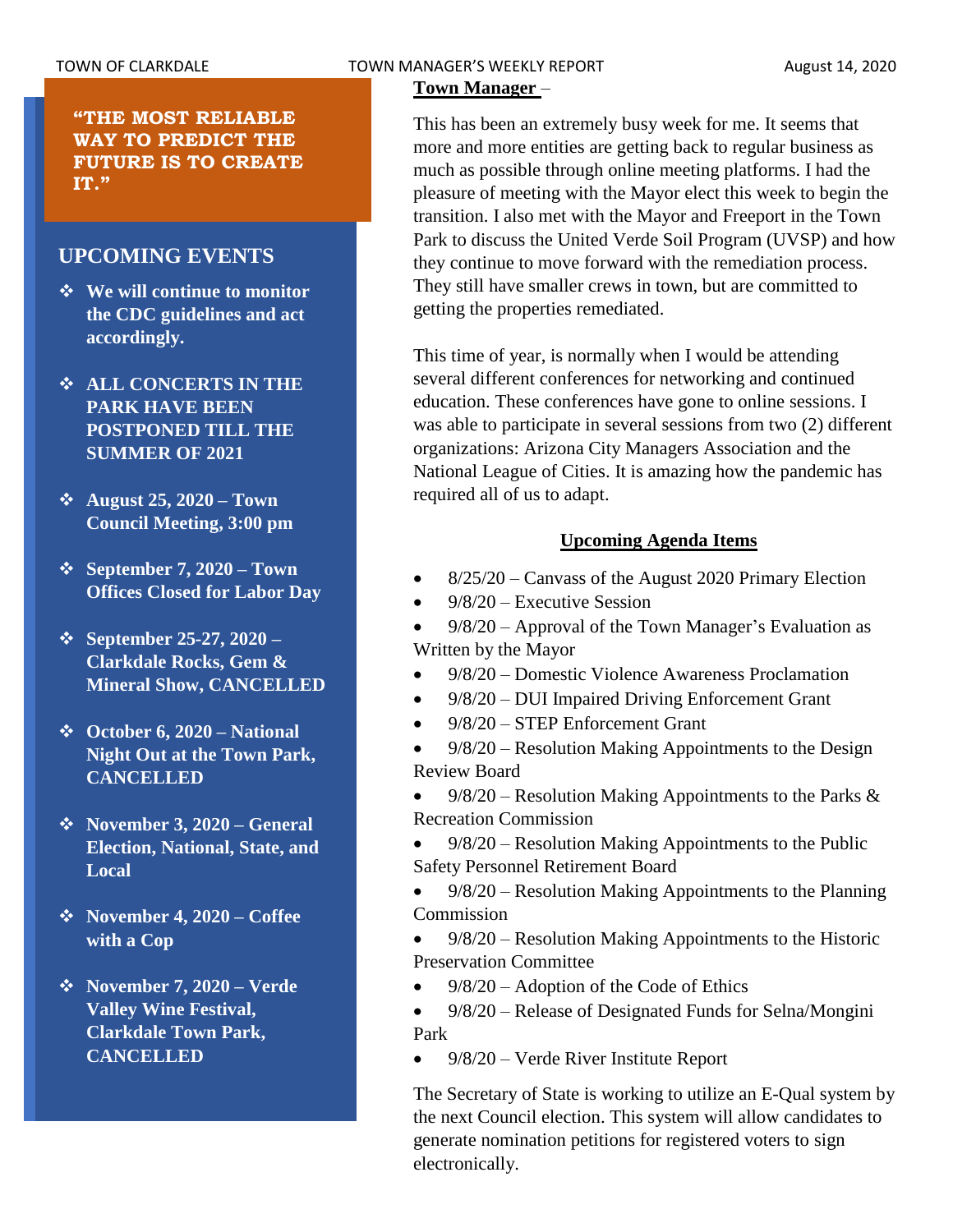TOWN OF CLARKDALE TOWN MANAGER'S WEEKLY REPORT August 14, 2020

# Yavapai County COVID-19 Update 8/14/2020 9:45:00 AM

| <b>Yavapai County</b><br>Confirmed Cases: 2117 Deaths: 72 Recoveries: 775                                                                                                                                                                                                                                                                                                                                                                                                                                                                 |                                                                                                           |                 |                                                                                                                                                                                                                                                                                                                                                    |                                    | Arizona<br><b>Deaths: 4423</b><br>Cases:<br>191721                                                                                                                                                                                                                          |                                                                                            |                                                                                        |
|-------------------------------------------------------------------------------------------------------------------------------------------------------------------------------------------------------------------------------------------------------------------------------------------------------------------------------------------------------------------------------------------------------------------------------------------------------------------------------------------------------------------------------------------|-----------------------------------------------------------------------------------------------------------|-----------------|----------------------------------------------------------------------------------------------------------------------------------------------------------------------------------------------------------------------------------------------------------------------------------------------------------------------------------------------------|------------------------------------|-----------------------------------------------------------------------------------------------------------------------------------------------------------------------------------------------------------------------------------------------------------------------------|--------------------------------------------------------------------------------------------|----------------------------------------------------------------------------------------|
| <b>Yavapai Case Locations</b><br><b>Ash Fork</b><br>11<br>13<br><b>Bagdad</b><br><b>Black Canyon City 28</b><br><b>Camp Verde</b><br>133<br>Chino Valley*<br>103<br>Clarkdale<br>65<br>11<br>Congress<br>Cornville<br>29<br>Cottonwood<br>258<br>Dewey-Humboldt* 96<br>Mayer*<br>45<br>75<br>Paulden<br>Prescott*<br>454<br>457<br>Prescott Valley*<br>42<br><b>Rimrock</b><br>Sedona<br>128<br>$\overline{7}$<br>Yarnell<br><b>Other Quad-Cities 13</b><br><b>Other Verde Valley 1</b><br>Unknown<br>25<br>*Mingus Mtn<br>123<br>Academy | Count<br>n/c<br>n/c<br>$+3$<br>$+1$<br>$+4$<br>$+2$<br>n/c<br>n/c<br>$+1$<br>$+1$<br>$+1$<br>$+4$<br>$+4$ | Change<br>$+10$ | <b>Yavapai Tests</b><br><b>Total Tested</b><br>32711<br><b>Negative</b><br>30594<br>Positive<br>2117<br><b>New Tests Reported</b><br><b>New Positive Cases</b><br>Positivity<br><b>Positivity Rate (PCR)</b><br>Positivity Rate (Serology) 2.7%                                                                                                    | 93.5%<br>304<br>28<br>9.2%<br>5.6% | Yavapai Case Details<br>Count<br>Age<br>0 to 12<br>92<br>166<br>13 to 17<br>247<br>18 to 24<br>297<br>25 to 34<br>35 to 44<br>228<br>45 to 54<br>254<br>317<br>55 to 64<br>276<br>65 to 74<br>138<br>75 to 84<br>$85 +$<br>98<br>Unknown 4<br>Male<br>903<br>Female<br>1214 | $+1$<br>$+1$<br>$+4$<br>$+3$<br>$+2$<br>$+6$<br>$+3$<br>$+6$<br>$+1$<br>$+1$<br>43%<br>57% | Change                                                                                 |
|                                                                                                                                                                                                                                                                                                                                                                                                                                                                                                                                           | n/c<br>$+1$<br>n/c<br>$-4$<br>n/c                                                                         |                 | Yavapai Hospitalizations<br>YRMC10<br>4 PUI (West Campus)<br>1 PUI (East Campus)<br>4<br>$1$ PUI<br><b>VVMC0</b><br>0 PUI<br>VA<br>$\overline{2}$<br>* A PUI is an in-patient who has been<br>admitted for care that has been tested<br>for COVID-19 with results still pending.<br>* These numbers are only COVID-19<br>related hospitalizations. |                                    | <b>Yavapai Mortality</b><br>Case fatality rate<br>Females<br><b>Males</b><br>Cottonwood<br>Prescott<br><b>Prescott Valley</b><br><b>Other Quad Cities 10</b><br>Other Verde<br>0 to 54<br>55 to 64<br>65 to 74<br>75 to 84<br>85 and older                                  | 25<br>47<br>14<br>32<br>6 <sup>1</sup><br>10<br>$\overline{2}$<br>9<br>16<br>20<br>25      | 3.8%<br>35%<br>65%<br>20%<br>44%<br>8%<br>14%<br>14%<br>3%<br>13%<br>22%<br>28%<br>35% |

[Testing Sites in Yavapai County](https://www.yavapai.us/Portals/39/COVID-19/TestingSitesinYavapaiCounty.pdf)

[Emergency Operations Center Personal Protection Equipment \(PPE\) Donations](http://www.yavapai.us/Portals/39/PPE%20Donations.pdf)

[Yavapai County Community Health Services' COVID-19 Resources for Reopening](https://www.yavapai.us/chs/COVID-19) *Please refer to Governor Ducey's website for reopening timelines: <https://azgovernor.gov/>*

[ADHS Local Health Resources](https://www.azdhs.gov/preparedness/epidemiology-disease-control/infectious-disease-epidemiology/index.php#novel-coronavirus-local-health-resources)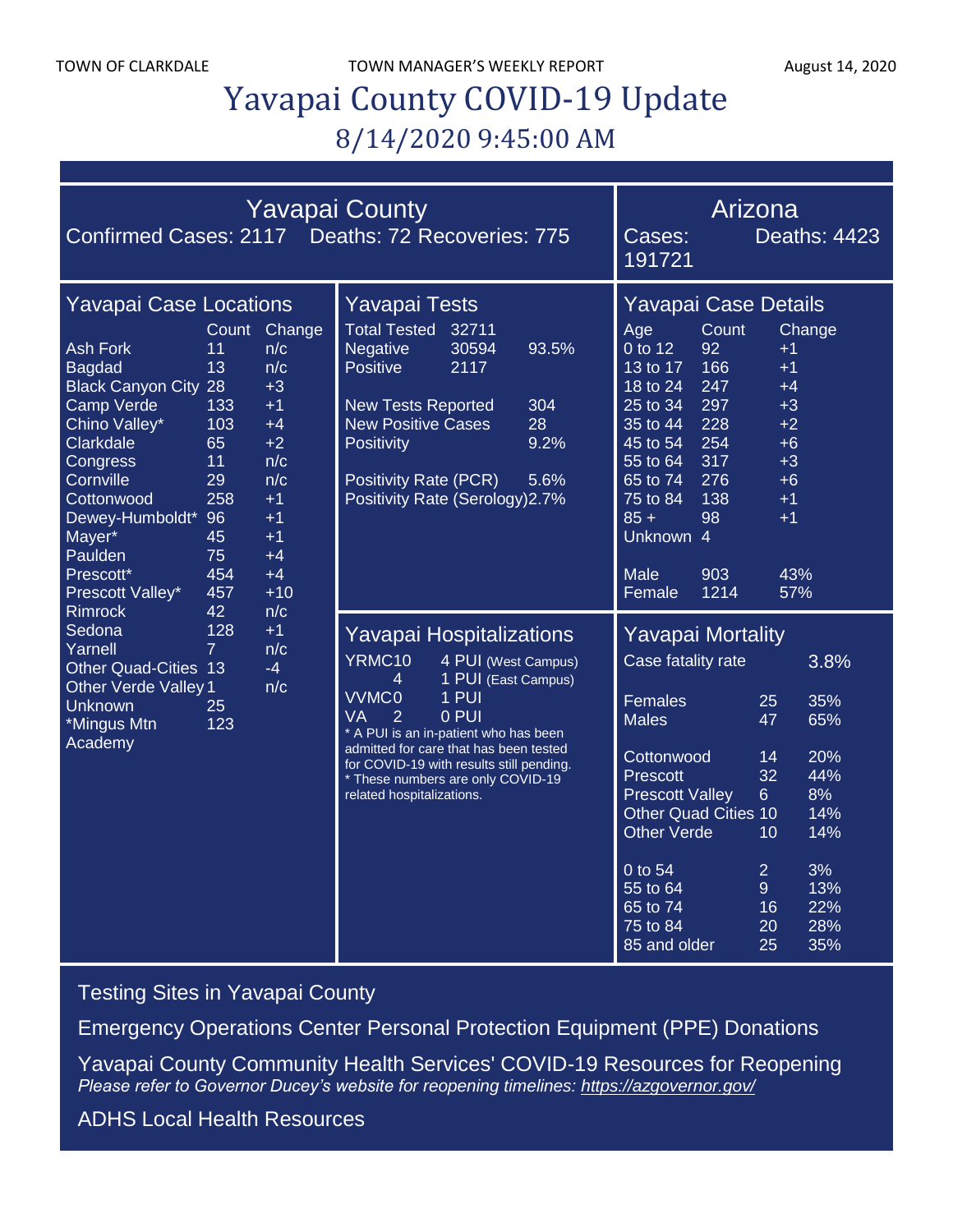*PARKS & RECREATION DEPARTMENT UPDATES*

Parks and Recreation Event, Program and Activity Reports –

- Staff attended the Verde Front Recreation Working Group meeting relating specifically to river recreation. Attendees shared how the COVID 19 pandemic is impacting their organizations and river recreation areas. Clearly all recreation areas are seeing the same large numbers of users as Clarkdale. Mayor Von Gausig reported that there is no evidence at this time of major impacts on the river environment despite the heavy use Clarkdale is experiencing. He will continue to monitor. Other discussions included:
	- o River recreator safety
	- o Visitor Use Management and impacts
	- o Monitoring and indicators initial discussion, to be continued

Volunteer Coordination –

• The final draft of the "I love my Clarkdale Parks and Trails" is finished! Next step, training for the volunteers. Both Prescott National Forest Service and Friends of the Verde River have offered training opportunities.



Facility Rental Updates –

- Staff attended a meeting with Public Works regarding facilities expenses for new pricing project. Below are the details:
	- o Public Works presented a comprehensive list of current expenses at Clark Memorial Clubhouse
	- o Potential half day and full day rates discussed in order to cover full costs of maintenance and rental use
	- o Next step is to aggregate all expenses and propose new pricing which will cover cost of maintenance at Clark Memorial Clubhouse for the coming years

Parks and Recreation Commission -

• 8/12/20 – Commission meeting was cancelled, but Staff communicated with Commissioners regarding some time sensitive issues.

# Verde River @ Clarkdale –

- Staff met with Jen at the Police Department to discuss current Verde River @Clarkdale related issues. We discussed scheduling some of our trail volunteers at TAPCO to clear out the public launch site. We are currently planning a volunteer clean-up event for this site in the next couple of weeks. Signage has arrived to address the parking concerns at Tuzi. Other work orders submitted by PD regarding river needs include a loose panel at the takeout dock at Tuzi, Mesquites in need of trimming in the Tuzi area to allow better visibility of signage & graffiti cleanup under Tuzi bridge.
- Verde River Institute "Ranger" program has now been in contact with 586 river users during their patrols. They have also collected more than 200 pounds of trash and have shared 37 life jackets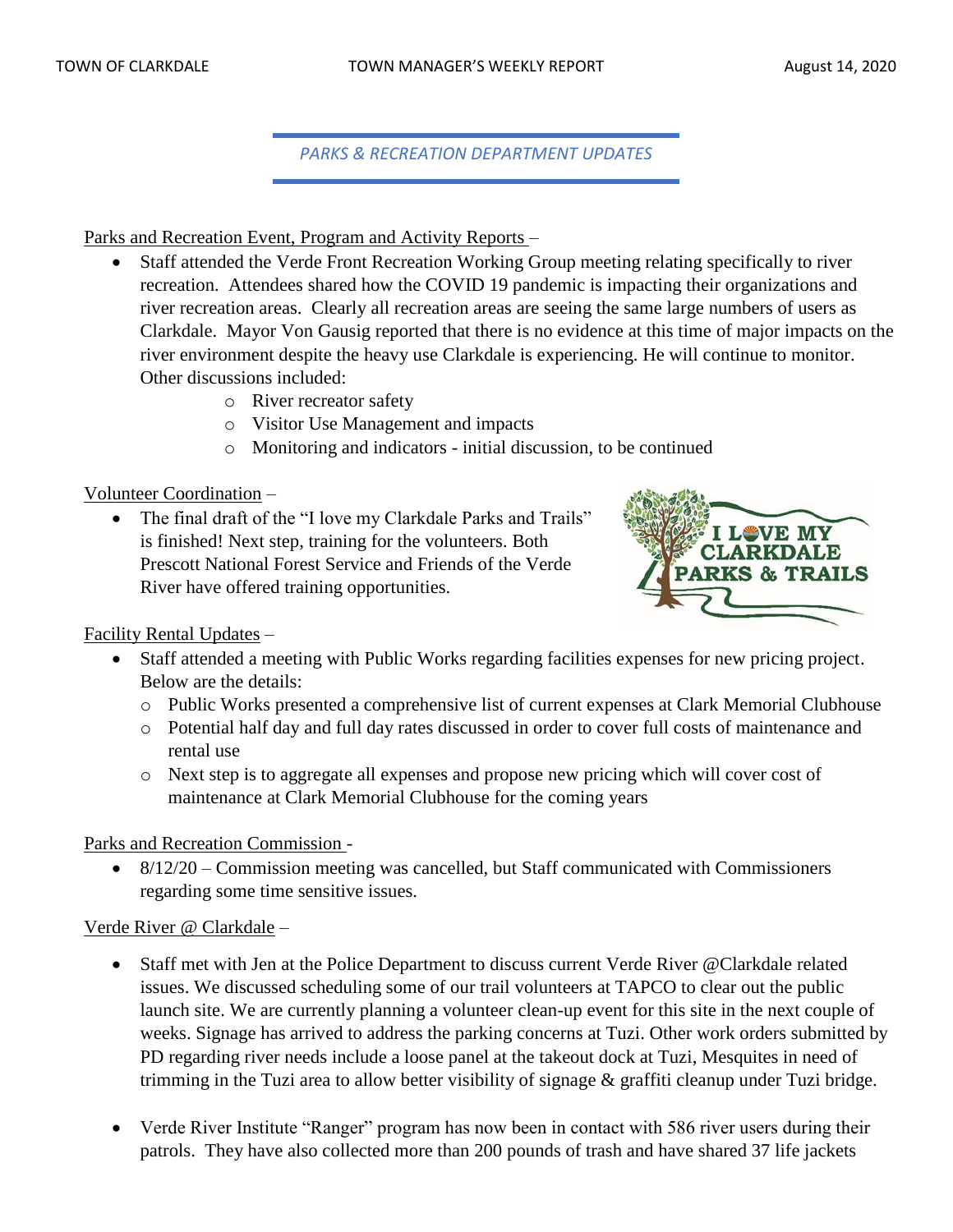from the PFD stations. They reported record number of boats on the river during a 4-hour period last Saturday (104).

# Social Media –

Social Media Posts: 8/6 – Fire Ban Lifted Post (shared from Yavapai County) 8/11- Fire Ban Reinstated Post (Shared from Clarkdale PD) 8/13 – Census Post (shared from US Census Bureau)

Engagements: 71 Post Reach: 887 New Followers:15

# *COMMUNITY DEVELOPMENT DEPARTMENT UPDATES*

- Design Review Board Meetings will resume in September.
- Historic Preservation Committee (HPC) Interviews have been conducted to fill this new Committee.
- Trails Mike Grey has done some investigation on the property boundaries for the Big Spring Trail.
- General Plan Commission There will be no meeting till September.
- Code Enforcement No complaints were received this week.
- Department took numerous requests for information on the proposed Tiny House Village proposed in Mingus Shadows at Tract O. In almost every case, the information requested is already available on the developer's website.

### **Weekly Cash Report**

| <b>ITEM</b>              | <b>DETAILS</b>                                  | <b>FEE</b> |
|--------------------------|-------------------------------------------------|------------|
|                          | 00036 - C & B CONSTRUCTION                      | \$30.00    |
|                          | 00153 - BAKERLAND CO.                           | \$30.00    |
| <b>BUSINESS LICENSES</b> | 00889 - FLUX STUDIOS, LLC                       | \$30.00    |
|                          | 01184 - HOME SPACE SEDONA                       | \$30.00    |
|                          | 00591 - J's UPPER DECKS                         | \$30.00    |
|                          | 092730 - POOL / 1760 SILVER SPUR CIR            | \$300.00   |
|                          | 092720 - ACCESSORY STRUCTURE / 530 SKYLINE BLVD | \$107.80   |
|                          | 092633 - REVISED PERMIT / 1800 SABLE RIDGE BLVD | \$142.00   |
| <b>BUILDING PERMITS</b>  | 092696 - REVISED PERMIT / 1930 NORTH STAR DR    | \$50.00    |
|                          | 092623 - REVISED PERMIT / 1920 NORTH STAR DR    | \$86.00    |
|                          | 092729 - DETACHED CARPORT / 900 MAIN ST.        | \$50.00    |
|                          | 092735 - SOLAR / 1060 LANNY LN                  | \$50.00    |
| <b>DESIGN REVIEW</b>     | 092742 - 921 MAIN ST.                           | \$90.00    |
|                          |                                                 | \$1,025.80 |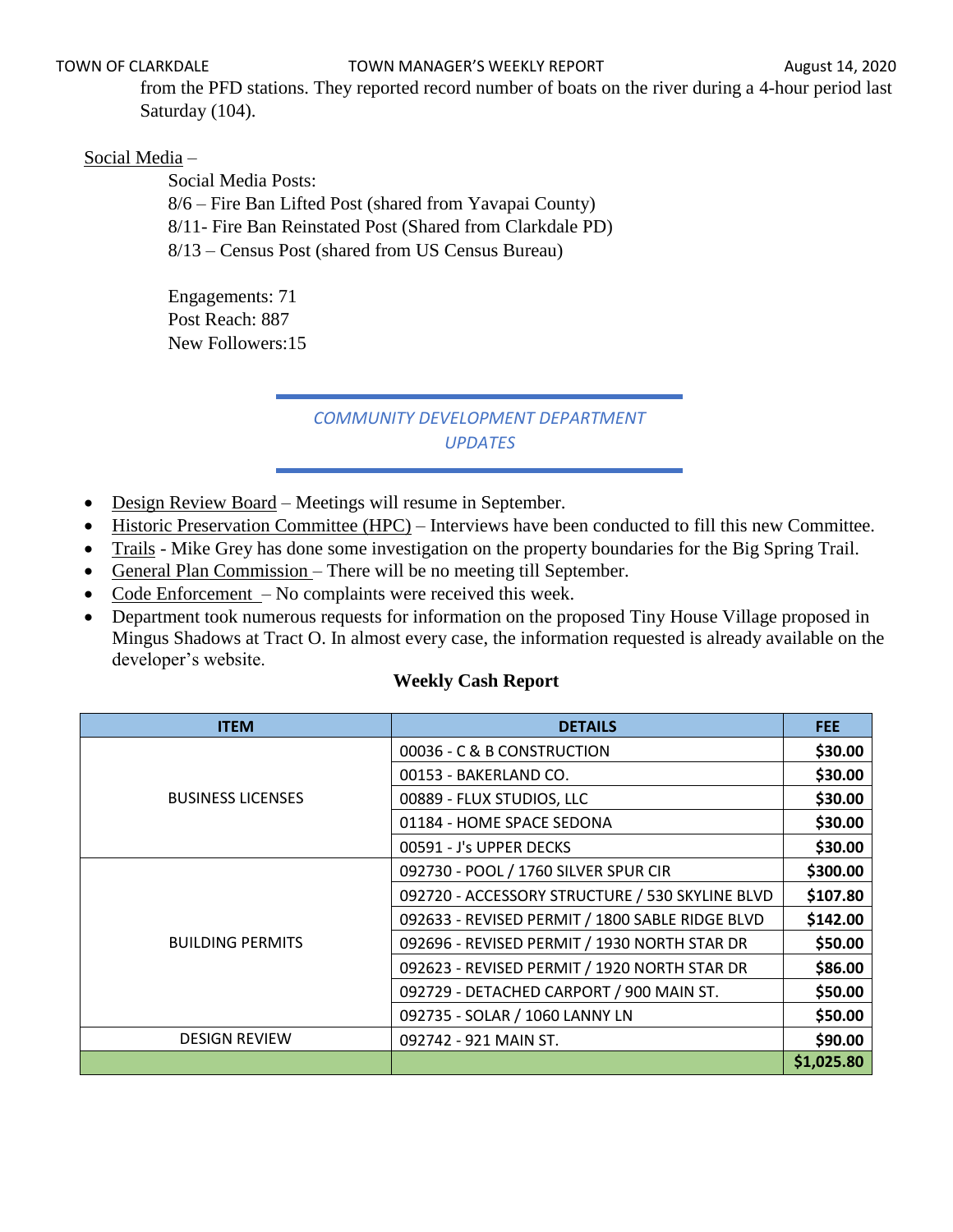# *POLICE DEPARTMENT UPDATES*

#### **Major incidents reported to the department for the week of 8/5 through 8/11/20:**

- 8/5/20 Officer Godina is assisting an agency from another state with a child molestation case that occurred 30 years ago in that jurisdiction. The victim lives locally and the suspect is believed to be in the Verde Valley as well. Sgt. Smith also assisted.
- 8/5/20 Sgt. Smith took a fraud report from a resident who fell for a scam computer support phone call. The man is out \$3000.
- 8/5/20 Officer Guth arrested a man in the Black Hills neighborhood for assault and disorderly conduct per domestic violence following a physical altercation with his wife. There were three children in the residence during the assault. Officer Deming and Officer Lohman assisted.
- 8/7/20 Officer Guth handled a disorderly incident at a residence in the Crossroads at Mingus neighborhood. Spectrum Mobile Crisis Team

| <b>Total Calls</b>                           | 44             |
|----------------------------------------------|----------------|
| <b>Calls Criminal in Nature</b>              | 8              |
| <b>Traffic Stops</b>                         | $\overline{c}$ |
| Citations                                    |                |
| Warnings                                     |                |
| $Citations - non-traffic$                    | 3              |
| <b>Requests for Citizen Assistance</b>       | 6              |
| <b>Animal Problems</b>                       | 6              |
| Requests by Other Agencies<br>for Assistance | 6              |
| Responses to Calls at the RAPs               | $\mathfrak{D}$ |
| Domestic Violence Calls                      | 3              |

responded and the subject was not charged. Officer Deming and Officer Fricke assisted.

- 8/8/20 Officer Godina is investigating a criminal damage incident in Mountain Gate. The victim's car was vandalized. A possible suspect has been identified and Officer Godina is waiting to obtain video surveillance.
- 8/8/20 Officer Deming responded to a verbal disorderly conduct between siblings at an apartment complex. The individuals had already separated by the time he arrived and no one was charged.
- 8/10/20 Officer Lohman was dispatched to a Centerville residence for a physical domestic violence situation. The male suspect fled on foot so the victim left to stay elsewhere for her own safety. The next day, Officer Guth interviewed the victim and cleared the residence with a Jerome officer. The suspect was found there and arrested for felony criminal damage, assault, disorderly conduct, threats, and possession of marijuana and paraphernalia.
- 8/10/20 Lead Officer Brundridge and Chief Taylor conducted a civil standby for a roommate eviction. There were several civil issues between the tenant and the roommate. The roommate also reported an assault which occurred three days prior to eviction. Lead Officer Brundridge is turning the case over to the Town Prosecutor for consideration of charges.
- 8/11/20 Lead Officer Brundridge responded to Mountain Gate for a domestic violence situation in progress. The female suspect was arrested for felony aggravated disorderly conduct and felony aggravated criminal damage, both per domestic violence, felony resisting arrest and threatening a law enforcement officer. He was assisted by a Yavapai College officer.

# Calls at the RAPS

• 8/7/20 - Officer Guth documented lost property for a visitor who lost his wallet, cell phone, towel and watch at TAPCO RAP and needed a report for his insurance.